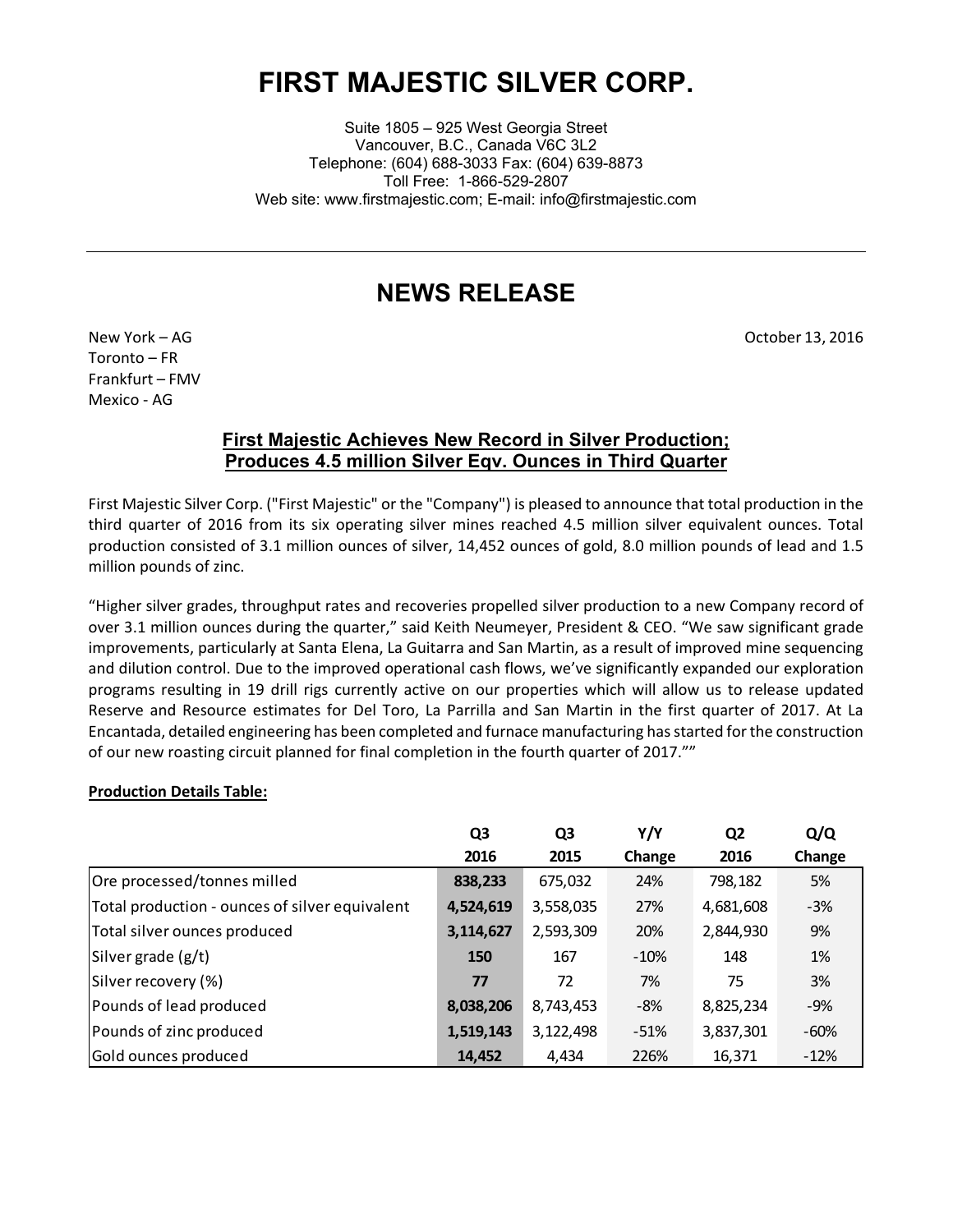#### **Quarterly Operational Review:**

Total ore processed during the quarter at the Company's six operating silver mines: Santa Elena, La Encantada, La Parrilla, Del Toro, San Martin and La Guitarra, amounted to 838,233 tonnes, reflecting a 5% increase compared to the previous quarter. In the month of August, processing rates at Del Toro, La Parrilla, San Martin and La Guitarra were affected by the heavy seasonal rains causing temporary clogging of ore in the crushing areas.

Average silver grades in the quarter increased to 150 g/t compared to 148 g/t in the previous quarter. Higher silver grades were achieved at Santa Elena, La Guitarra and San Martin due to improved mine sequencing and dilution control – however, offset by lower grades at La Encantada due to the blending of ore from old stopes, stockpiles and the recovery of pillars.

Combined silver recoveries averaged 77%, representing a 3% increase compared to the previous quarter. La Encantada, Del Toro, La Guitarra and Santa Elena all achieved higher silver recoveries during the quarter. Furthermore, silver recoveries at Santa Elena achieved a new operating record of 91% primarily due to the higher silver grades being mined from underground.

The Company's underground development in the third quarter consisted of 12,764 metres, reflecting a 9% increase compared to 11,738 metres completed in the previous quarter. The Company also completed 36,290 metres of diamond drilling in the quarter compared to 19,342 metres in the prior quarter, representing an 88% increase. A substantial portion of the current drilling and development is for the purpose of updating Mineral Reserves and Resources at Del Toro, La Parrilla and San Martin. Updated NI 43‐101 Technical Reports for each of these three mining units are expected to be released in the first quarter of 2017.

| Mine              | Ore<br>Processed | Tonnes<br>per Day | Silver Grade<br>(g/t) | Silver<br>Recovery % | Silver Oz<br>Produced | Gold Oz<br>Produced | Pounds of<br>Lead        | Pounds of<br>Zinc        | <b>Equivalent</b><br><b>Silver Ounces</b> |
|-------------------|------------------|-------------------|-----------------------|----------------------|-----------------------|---------------------|--------------------------|--------------------------|-------------------------------------------|
| Santa Elena       | 241,996          | 2,630             | 95                    | 91%                  | 671.423               | 11,156              |                          |                          | 1,430,506                                 |
| La Encantada      | 247,858          | 2,694             | 145                   | 59%                  | 685.478               | 35                  |                          |                          | 687,841                                   |
| La Parrilla       | 147.414          | 1,602             | 146                   | 79%                  | 547.913               | 296                 | 2,129,908                | 1,519,143                | 739,026                                   |
| <b>Del Toro</b>   | 86,646           | 942               | 195                   | 82%                  | 446,137               | 81                  | 5,908,297                |                          | 707,524                                   |
| <b>San Martin</b> | 75,228           | 818               | 246                   | 84%                  | 500.441               | 907                 |                          | $\overline{\phantom{0}}$ | 562,096                                   |
| La Guitarra       | 39,092           | 425               | 252                   | 83%                  | 263,235               | 1,977               | $\overline{\phantom{0}}$ | $\overline{\phantom{a}}$ | 397,627                                   |
| <b>Total</b>      | 838.233          | 9.111             | 150                   | 77%                  | 3,114,627             | 14.452              | 8,038,206                | 1,519,143                | 4,524,619                                 |

#### **Mine by Mine Quarterly Production Table:**

\*Certain amounts shown in this news release may not add exactly to the total amount due to rounding differences**.**  \*The following prices were used in the calculation of silver equivalent ounces: Silver: \$19.61 per ounce; Gold: \$1,334 per ounce; Lead: \$0.85 per pound; Zinc: \$1.02 per pound.

#### **At the Santa Elena Gold/Silver Mine:**

- During the quarter, Santa Elena produced 671,423 ounces of silver and 11,156 ounces of gold for a total production of 1,430,506 silver equivalent ounces. Compared to the previous quarter, silver production increased 11% primarily due to an increase in grade and tonnage mined from the high grade Alejandra vein.
- During the quarter, the Company modified the production split between underground ore and the reprocessing of ore from the heap leach pad due to achieving higher production rates from the Alejandra vein. As a result, production of underground ore increased to a rate of 1,750 tpd while reducing heap leach production to 1,000 tpd. This improved run rate is expected to increase production due to the higher grades and recoveries of underground ore.
- The mill processed a total of 241,996 tonnes, consisting of 155,552 tonnes of underground ore and 86,444 tonnes from the above ground heap leach pad.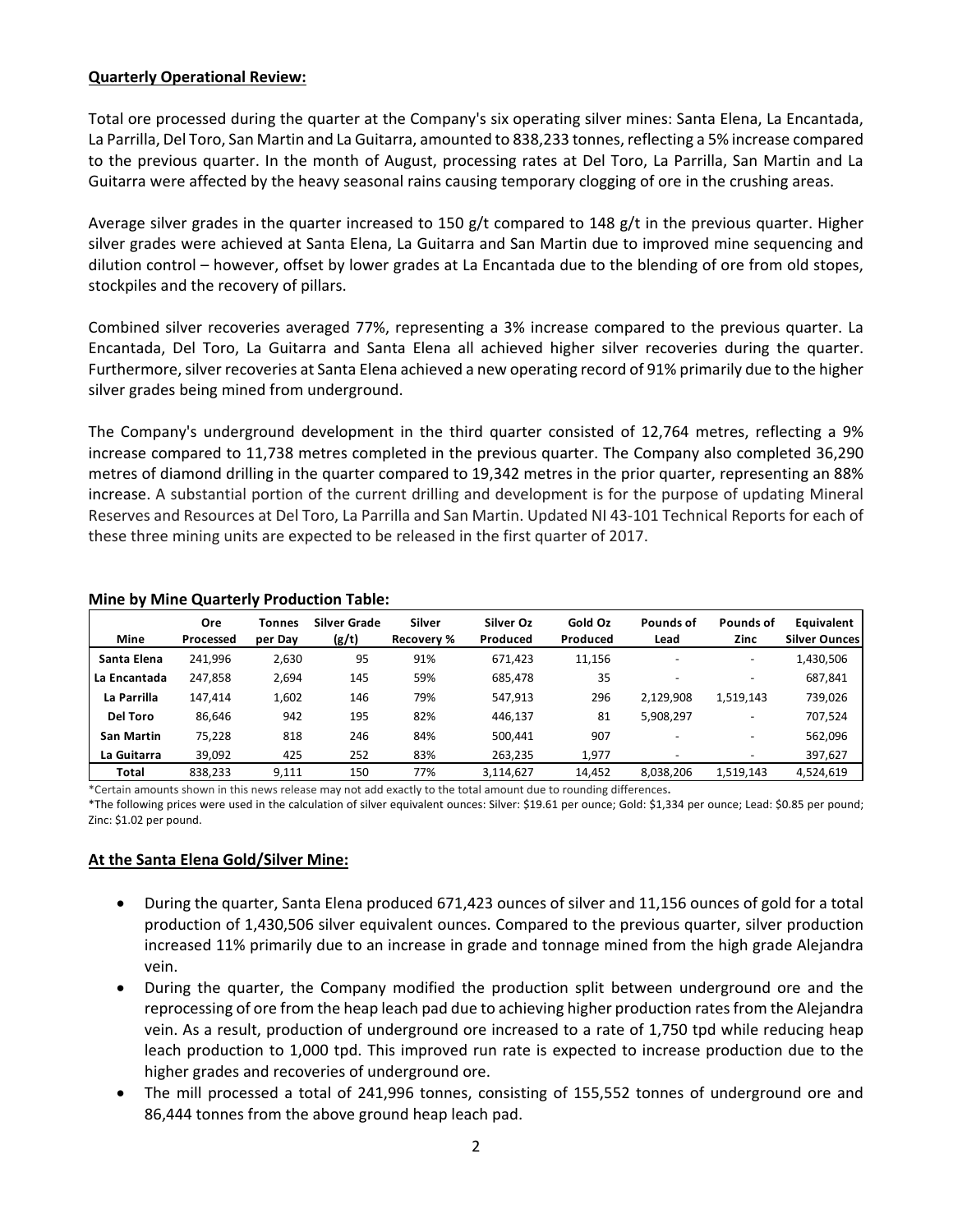- Silver and gold grades of underground ore averaged 124 g/t and 2.0 g/t, respectively. Whereas silver and gold grades from the above ground heap leach pad averaged 43  $g/t$  and 0.7  $g/t$ , respectively.
- At the end of the quarter, total development of the new San Salvador ramp reached 1,070 metres, or 47% of a 2,300 metre development plan. The new ramp will connect to the Main Vein along level 575 by April 2017. Once the ramp is completed, it is expected to improve underground productivity by reducing trucking bottlenecks.
- A total of 2,444 metres of underground development were completed in the third quarter compared to 2,931 metres of development in the previous quarter.
- A total of 3,520 metres of exploration drilling was completed in the third quarter compared to 3,509 metres of drilling in the previous quarter. In October, the Company is expected to begin a 3,000 metre surface drilling program on the Ermitaño West property. Assay results from the drill program are expected to be completed by the end of the fourth quarter.

#### **At the La Encantada Silver Mine:**

- For the quarter, silver production reached 685,478 ounces representing a 10% increase over the previous quarter. The increase in production was primarily due to a 19% increase in tonnes milled offset by lower silver grades.
- Silver grades averaged 145 g/t during the quarter, or a 14% decrease compared to the prior quarter primarily due to the blending of ore from old stopes, stockpiles and the recovery of pillars.
- The roasting project advanced in the third quarter with the completion of the detailed engineering design of this new circuit. Site preparations and civil work are planned to start in the fourth quarter. The Company continues to anticipate completion of this circuit in the fourth quarter of 2017. Once in full production, the Company expects to recover an additional 1.5 million ounces of silver per year from the reprocessing of above ground tailings.
- A total of 519 metres of underground development were completed in the third quarter compared to 1,043 metres of development in the previous quarter. The decrease in development was primarily due to limited ventilation.
- A total of 3,681 metres were drilled in the third quarter, representing a 20% increase compared to 3,062 metres in the previous quarter.

## **At the La Parrilla Silver Mine:**

- During the quarter, the flotation circuit processed 93,686 tonnes (1,018 tpd) with an average silver grade of 158 g/t and an 84% recovery while the cyanidation circuit processed 53,727 tonnes (584 tpd) with an average silver grade of 125 g/t and a 69% recovery for total production of 739,026 silver equivalent ounces.
- The Company is modifying the processing rates of oxides and sulphides in order to accommodate for higher production rates from the San Marcos mine along with lower sulphide base metal grades. Milling rates of oxide ore is increasing to 700 tpd (up from 500 tpd) along with a reduction of sulphide ore to 1,000 tpd (down from 1,200 tpd). The increase in oxide production is expected to improve the mill head grades and increase production of silver doré bars.
- The lead circuit processed an average lead grade of 1.3% with recoveries of 78% for total lead production of 2.1 million pounds, representing a 26% decrease compared to the previous quarter. The decrease in lead production was primarily attributed to an 18% decrease in processed ore due to the recent mill modifications.
- The zinc circuit processed an average zinc grade of 1.4% with recoveries of 53% for total zinc production of 1.5 million pounds, representing a 60% decrease compared to the previous quarter. The decrease in zinc production was primarily due to the lower circuit throughput and a 24% decrease in zinc grades.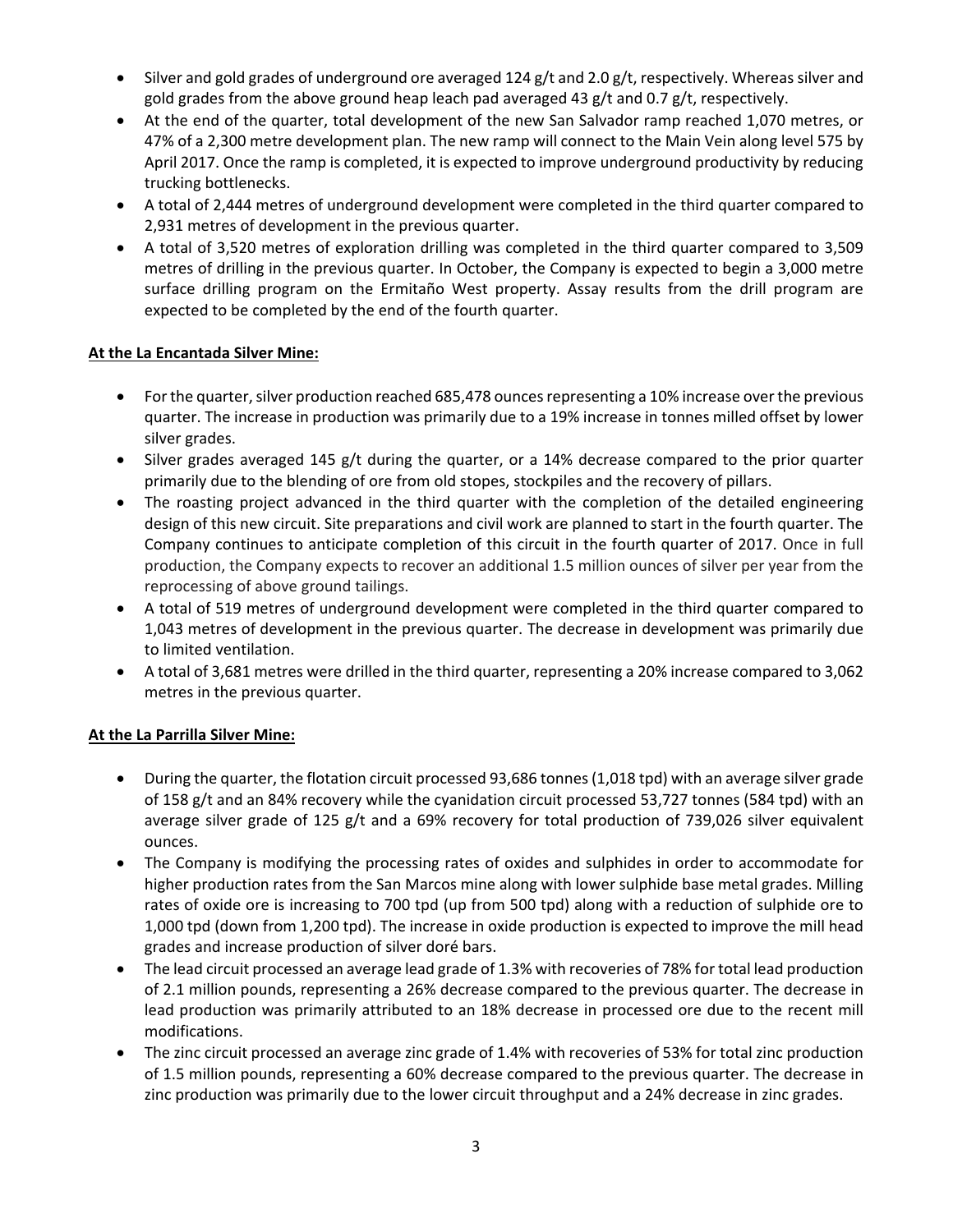- Underground development completed in the quarter totaled 2,612 metres compared to 1,834 metres developed in the previous quarter.
- A total of 5,115 metres were drilled in the third quarter, representing a 69% increase compared to 3,030 metres in the previous quarter.

# **At the Del Toro Silver Mine:**

- For the quarter, Del Toro produced a total of 707,524 silver equivalent ounces representing a 4% increase in production compared to the prior quarter primarily due to higher throughput rates.
- Throughput rates were 7% higher compared to the previous quarter due to an increase in underground development in the San Juan and Perseverancia mines.
- Silver grades and recoveries improved during the quarter, averaging 195 g/t and 82%, respectively.
- Lead grades and recoveries averaged 5.0% and 66%, respectively, producing a total of 5.9 million pounds of lead, consistent with the previous quarter.
- Underground development completed in the quarter totaled 2,328 metres compared with 1,754 metres developed in the previous quarter.
- Total exploration metres drilled in the quarter amounted to 6,643 metres, representing a 101% increase compared to 3,306 metres drilled in the previous quarter.

# **At the San Martin Silver Mine:**

- During the quarter, San Martin produced 500,441 ounces of silver and 907 ounces of gold for a total production of 562,096 silver equivalent ounces. Silver production increased 22% compared to the prior quarter primarily due to a 12% increase in silver grade and an 8% increase in tonnes milled.
- Silver grades and recoveries averaged 246 g/t and 84%, respectively, during the quarter. In addition, gold grades and recoveries averaged 0.4 g/t and 85%, respectively. The higher silver grades were primarily the result of higher production rates from the Rosarios and Veladora veins.
- Detailed engineering work for the installation of the tailings filter presses were completed during the quarter. Ground preparations including the installation of the foundations are expected to begin in late October. The filter presses, which are designed to recover and re-use solution and to save on water consumption, are expected to be installed and undergo testing in the first quarter of 2017.
- Following successful lab tests, the Company is planning to install oxygen injectors and lead nitrate into the processing leach tanks over the next six months. Lab results indicate the potential for a 2% increase in metallurgical recoveries by using these reagents.
- Underground development completed in the third quarter totaled 2,807 metres compared with 2,524 metres of development in the previous quarter.
- Total metres drilled in the third quarter amounted to 7,817 metres, representing an 89% increase compared to 4,137 metres of drilling in the previous quarter.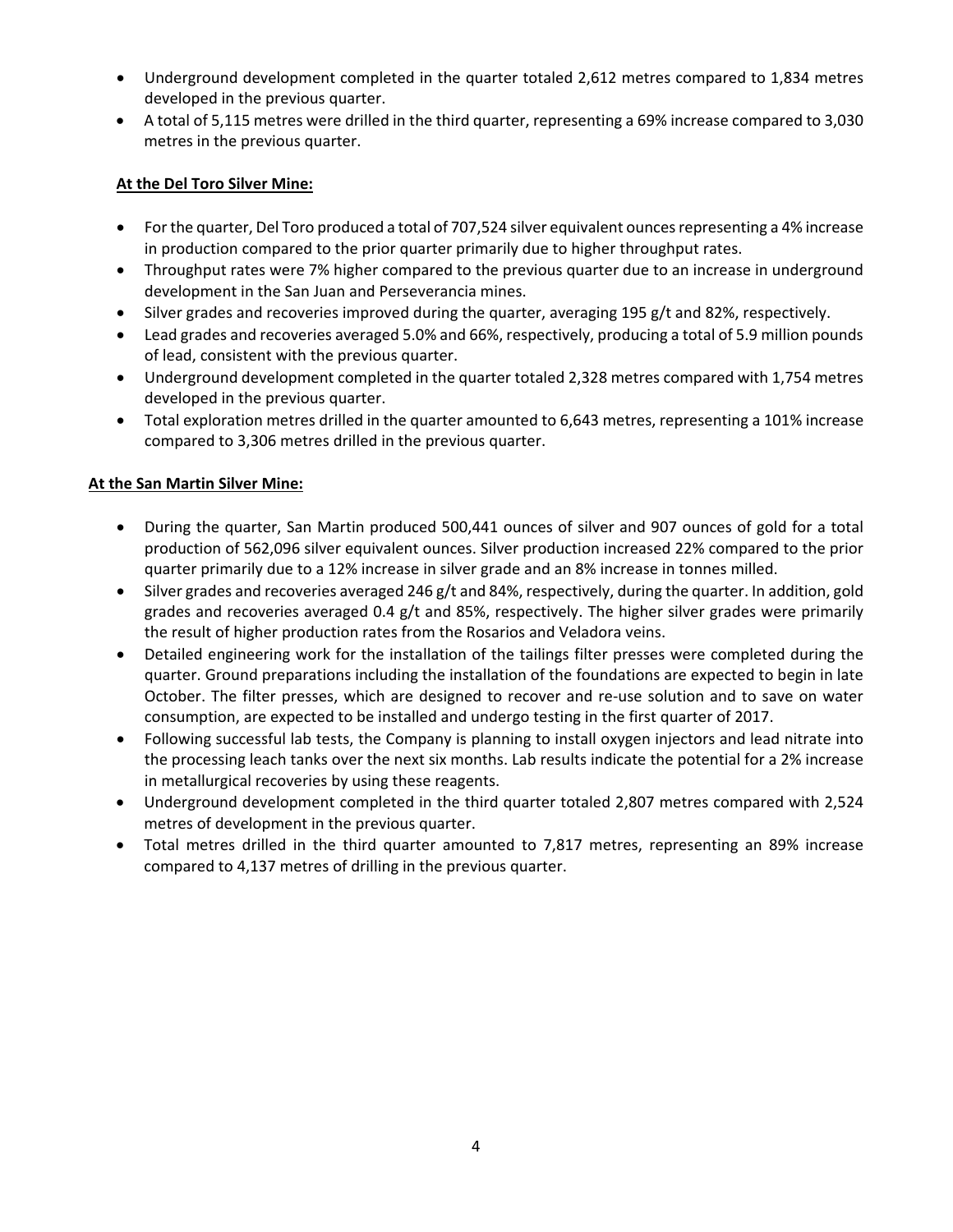#### **At the La Guitarra Silver Mine:**

- During the quarter, La Guitarra produced 263,235 ounces of silver and 1,977 ounces of gold for a total production of 397,627 silver equivalent ounces. Silver production increased 28% compared to the previous quarter primarily due to an 11% increase in silver grades and a 12% increase in tonnes milled.
- Silver grades and recoveries improved during the quarter, averaging 252 g/t and 83%, respectively. In addition, gold grades and recoveries averaged 2.0 g/t and 78%, respectively.
- Approximately 31% of the production ore came from the Coloso area and the remaining 69% was extracted from the La Guitarra area.
- During the quarter, underground development continued to advance towards the Soledad 1 and 2 veins. These high‐grade parallel veins were recently discovered following successful exploration from both underground and surface drilling. The Soledad veins are approximately 150 metres SW from the recently intersected Nazareno vein.
- A total of 2,055 metres of development were completed in the third quarter compared to 1,652 metres of development in the previous quarter.
- Total metres drilled in the quarter amounted to 9,515 metres, representing a 314% increase compared to 2,298 metres drilled in the previous quarter. The increase in exploration drilling is in preparation of the upcoming mine expansion to 1,000 tpd.

First Majestic is a mining company focused on silver production in México and is aggressively pursuing the development of its existing mineral property assets and the pursuit through acquisition of additional mineral assets which contribute to the Company achieving its corporate growth objectives.

FOR FURTHER INFORMATION contact info@firstmajestic.com, visit our website at www.firstmajestic.com or call our toll free number 1.866.529.2807.

FIRST MAJESTIC SILVER CORP. *"signed"* 

Keith Neumeyer, President & CEO

#### **Cautionary Note Regarding Forward Looking Statements**

This press release contains "forward-looking statements", within the meaning of the United States Private Securities Litigation Reform Act of 1995 and applicable Canadian securities legislation, concerning the business, operations and financial performance and condition of First Majestic Silver Corp. Forward-looking statements include, but are not limited to, statements with respect to the future price of silver and other metals, the estimation of mineral reserves and resources, the realization of mineral reserve estimates, the timing and amount of estimated future production, costs of production, capital expenditures, costs and timing of the development of new deposits, success of exploration activities, permitting time lines, hedging practices, currency exchange rate fluctuations, requirements for additional capital, government regulation of mining operations, environmental risks, unanticipated reclamation expenses, timing and possible outcome of pending litigation, title disputes or claims and limitations on insurance coverage. Generally, these forward-looking statements can be identified by the use of forward-looking terminology such as "plans", "expects" or "does not expect", "is expected", "budget", "scheduled", "estimates", "forecasts", "intends", "anticipates" or "does not anticipate", or "believes", or variations of such words and phrases or state that certain actions, events or results "may", "could", "would", "might" or "will be taken", "occur" or "be achieved". Forward-looking statements are subject to known and unknown risks, uncertainties and other factors that may cause the actual results, level of activity, performance or achievements of First Majestic Silver Corp. to be materially different from those expressed or implied by such forward-looking statements, including but not limited to: risks related to the integration of acquisitions; risks related to international operations; risks related to joint venture operations; actual results of current exploration activities; actual results of current reclamation activities; conclusions of economic evaluations; changes in project parameters as plans continue to be refined; future prices of metals; possible variations in ore reserves, grade or recovery rates; failure of plant, equipment or processes to operate as anticipated; accidents, labour disputes and other risks of the mining industry; delays in obtaining governmental approvals or financing or in the completion of development or construction activities, as well as those factors discussed in the section entitled "Description of the Business - Risk Factors" in First Majestic Silver Corp.'s Annual Information Form for the year ended December 31, 2015, available on www.sedar.com, and Form 40-F on file with the United States Securities and Exchange Commission in